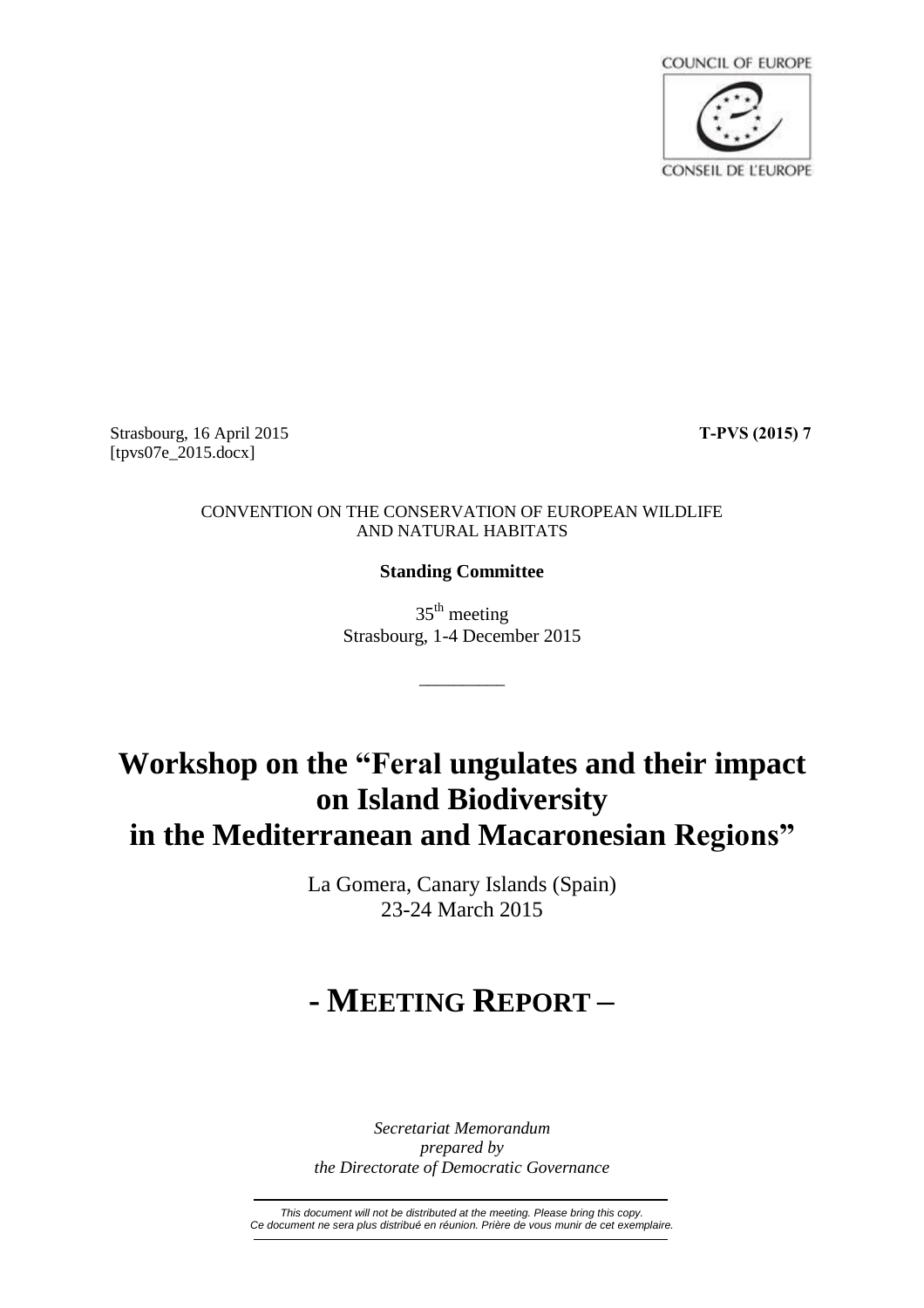The Workshop on the "Feral ungulates and their impact on Island Biodiversity in the Mediterranean and Macaronesian Regions"was held in La Gomera (Canary Islands, Spain) from 23 to 24 March 2015.

The Standing Committee is invited to:

- 1. Thank Canarian Conservation authorities for their warm welcome and the excellent preparation of the meeting;
- 2. Take note of the report of the meeting and examine and, if appropriate, adopt the draft recommendation in Appendix 4 to the report.

\* \* \*

#### **CONTENTS**

| <b>Appendices:</b> |                                                                             |  |
|--------------------|-----------------------------------------------------------------------------|--|
|                    |                                                                             |  |
|                    |                                                                             |  |
|                    |                                                                             |  |
|                    | 4. Draft recommendation on the control of feral ungulates in islands of the |  |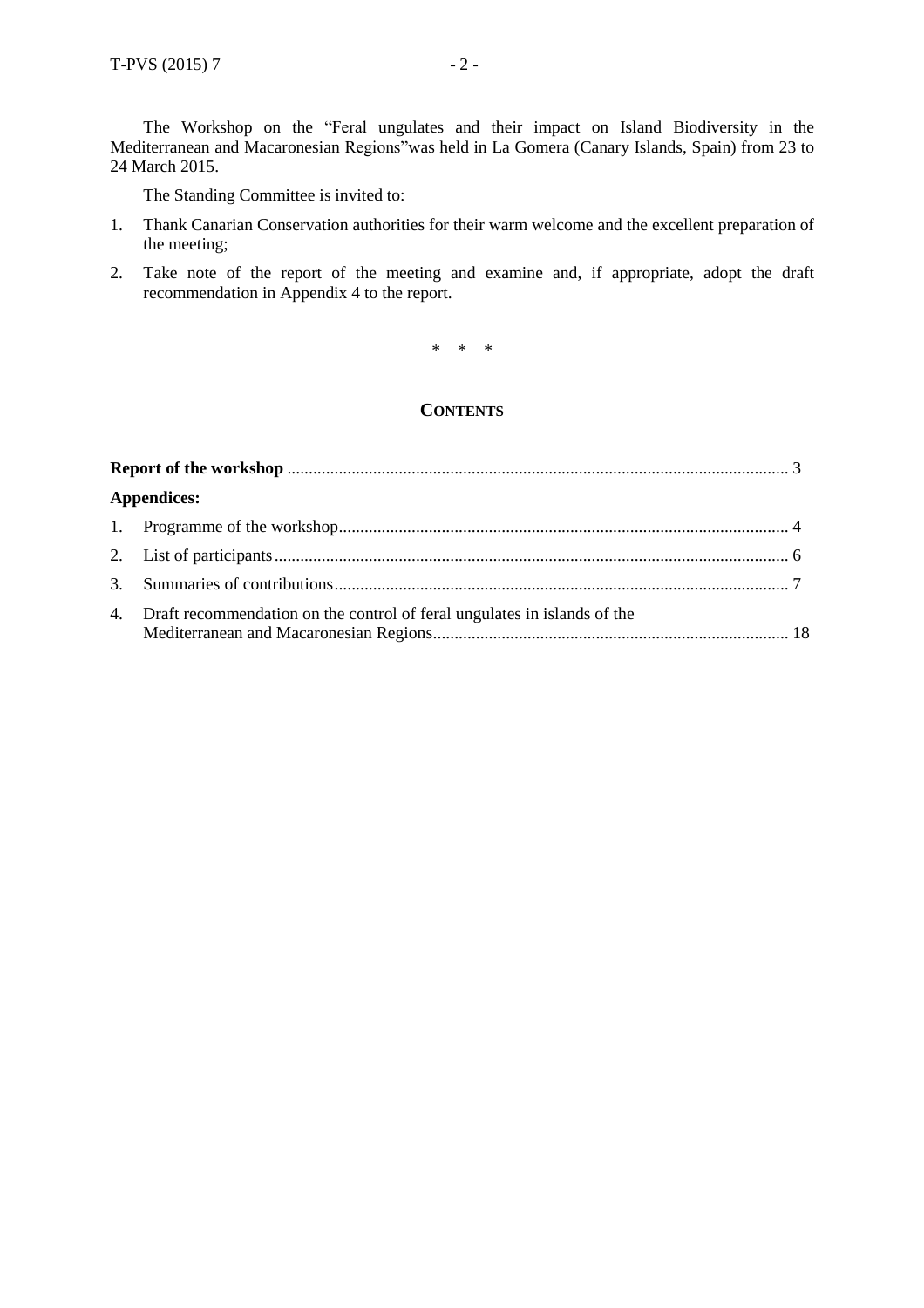#### **1. OFFICIAL OPENING**

The meeting was opened by Ms Ventura del Carmen, Island Minister of Environment and (by videoconference) by Ms Gusimara Medina, Regional Vice-Minister of Environment. Both welcomed participants, expressed the support of their governments to fighting invasive alien species. They were both eager to read the conclusions of the workshop so they may apply them in appropriate places.

The Council of Europe Secretariat, represented by Mr Eladio Fernández-Galiano, thanked Canarian Conservation authorities for their warm welcome and the excellent preparation of the meeting. He explained that the technical workshop was organised in the framework of the long-term involvement of the Bern Convention in the issue of invasive alien species, a work guided by the Group of Experts on Invasive Alien Species (IAS) created in 1993 and the adoption in 2003 by the Standing Committee to the Convention of the European Strategy on IAS.

A programme of the workshop is presented in appendix 1 to this report and a list of participants in appendix 2.

#### **2. PRESENTATIONS**

The following presentations were delivered, followed by questions and technical discussions (summaries of presentations can be found in appendix 3 to this report):

- $\triangleright$  Charter on Conservation and Sustainable Use of Biological Diversity in European Islands;
- $\triangleright$  Feral ungulates in the Mediterranean and Macaronesian Islands [document T-PVS/Inf (2015) 2];
- Feral goats in the Natura 2000 Network in the Canary Islands;
- $\triangleright$  Impact of introduced feral herbivores on the native flora in La Gomera (Canary Islands). Progress of control programmes;
- $\triangleright$  Impacts on biodiversity by feral goats and other introduced mammals on Adriatic islands of Croatia;
- $\triangleright$  Feral goat population in Montecristo Natural Reserve (Italy): conservation and control;
- Biological invasion on Mediterranean Small Islands, the case of mammal and Ungulates, an example of contribution at Regional Scale;
- $\triangleright$  Viability of eradication of alien mammals in Azores;
- $\triangleright$  Strategy for Invasive Alien Species in the Canary Islands.

#### **3. PROPOSALS TO THE STANDING COMMITTEE TO THE BERN CONVENTION**

The Group emphasised the importance of dealing with the severe effects of feral ungulates in fragile island ecosystems, suggested the Standing Committee to the Convention and its Group of Experts on IAS continue work on the topic, and proposed for possible adoption by the standing Committee the draft recommendation found in appendix 4 to this report.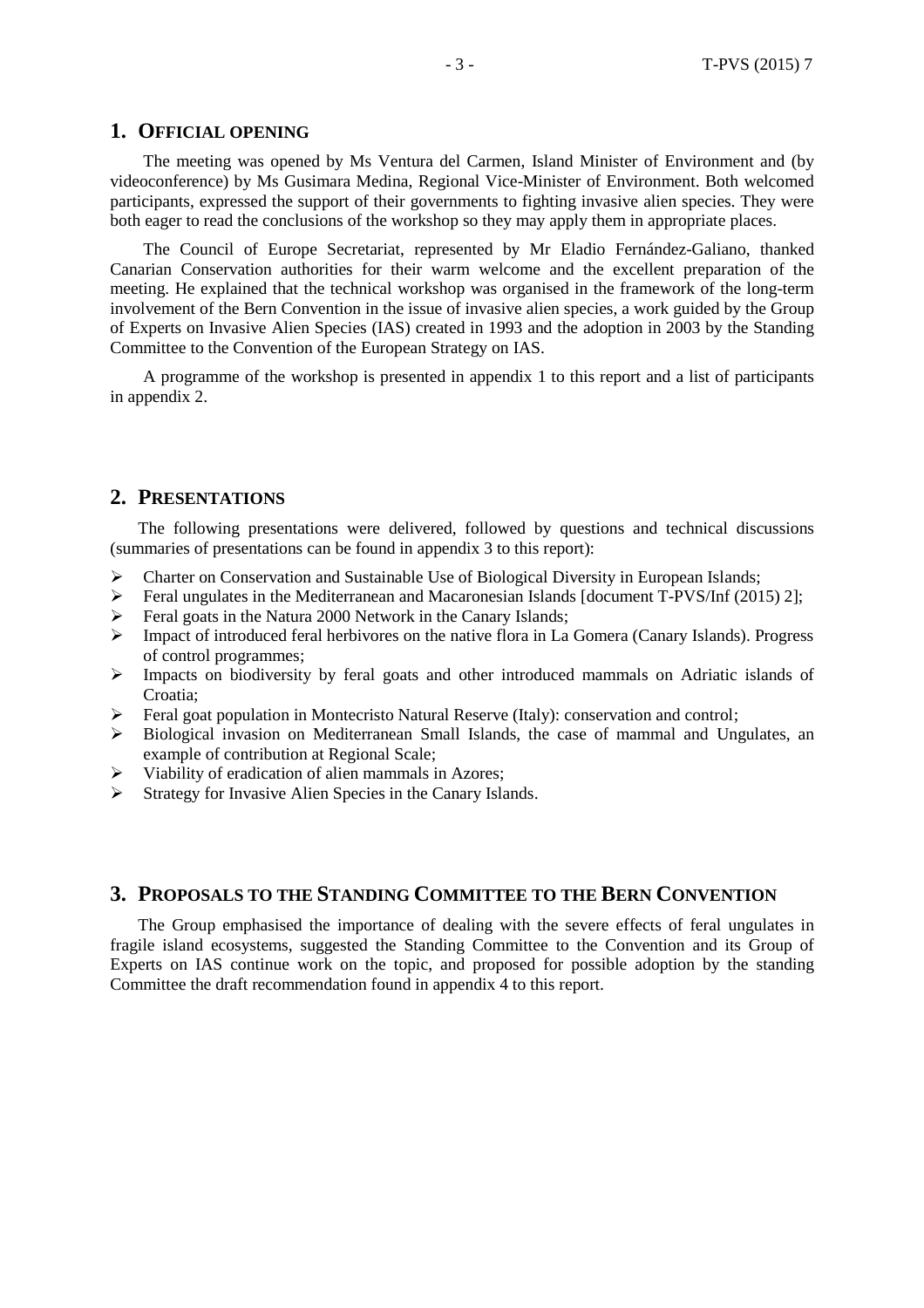**Annex 1**



**COUNCIL OF EUROPE** 



## **PROGRAMME**

#### **Opening of the workshop**

- $\triangleright$  Official opening of the workshop by Regional Conservation authorities (Mrs Ventura del Carmen, Island Minister of Environment) and Council of Europe (Mr Eladio Fernández-Galiano, Head of the Democratic Initiatives Department)
- Presentation of the "*Charter on Conservation and Sustainable Use of Biological Diversity in European Islands*" *by Mr Eladio Fernández-Galiano (Council of Europe)*
- $\triangleright$  Presentation of the report "Feral Ungulates in Islands of the Mediterranean and Macaronesian Regions" *by Mr Joan Mayol (CoE expert, Regional government of the Balearic Islands)*

#### **Session 1: Experiences from different regions**

- $\triangleright$  Feral goats in the Natura 2000 Network in the Canary Islands *by Mr Juan Carlos Rando (Freelance professional)*
- $\triangleright$  Impact of introduced feral herbivores on the native flora in La Gomera (Canary Islands). Progress of control programmes *by Mr Ángel Fernández-López (Director National Park of Garajonay)*
- $\triangleright$  Impacts on biodiversity by feral goats and other introduced mammals on Adriatic islands of Croatia *by Mr Goran Sušić (Croatian Academy of Sciences and Arts)*
- $\triangleright$  Feral goat population in Montecristo Natural Reserve (Italy): conservation and control *by Mr Stefano Vagniluca (Montecristo National Park)*

#### **Session 2: Experiences from different Regions**

- $\triangleright$  Biological invasion on Mediterranean Small Islands, the case of mammal and Ungulates, an example of contribution at Regional Scale *by Mr Mathieu Thévenet (Conservatoire du littoral, France)*
- $\triangleright$  Viability of eradication of alien mammals in Azores *by Ms Sandra Hervias (SPEA, Madeira)*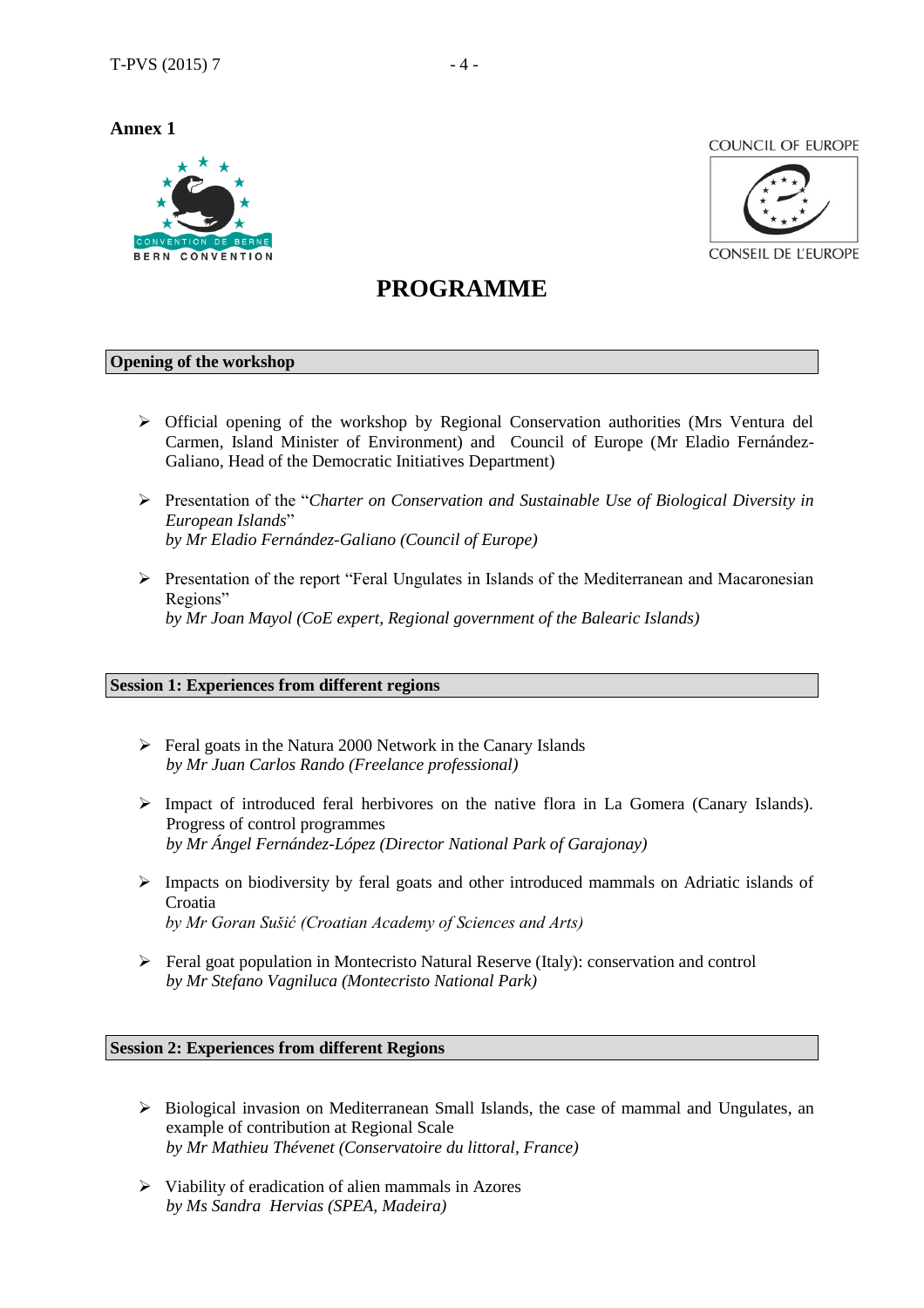Strategy for Invasive Alien Species in the Canary Islands *by Mr Juan Luis Rodríguez Luengo, (Regional Government of Canary Islands)*

## **Session 3: Priorities Conservation**

 What way forward? What to propose to the Standing Committee to the Bern Convention? Conclusions – End of the meeting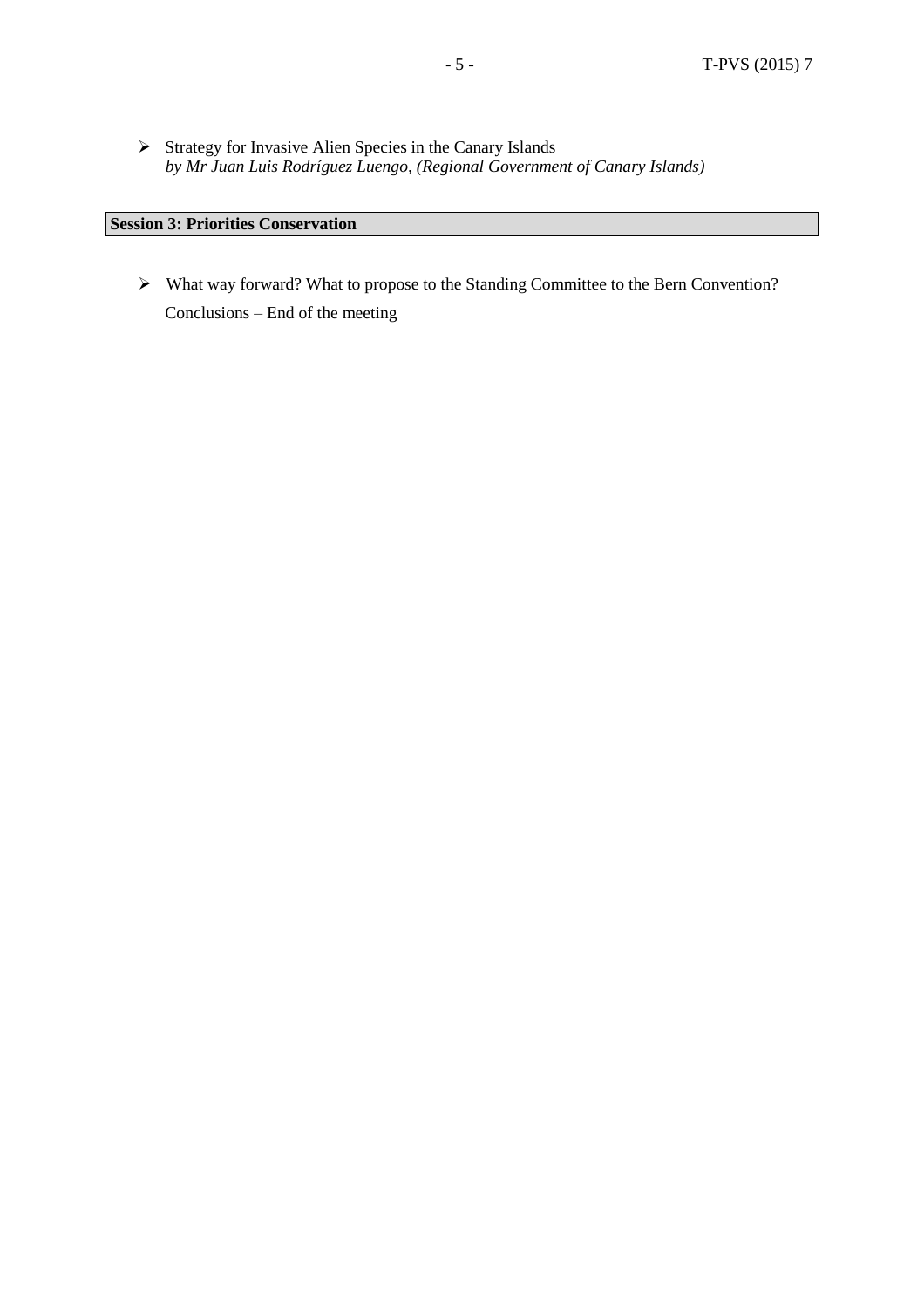#### **Annex 2**

### **LIST OF PARTICIPANTS \_\_\_\_\_\_\_\_\_\_**

Mr Juan CAPOTE (international Goat Association / Canarian Institute for Agrarian Research), ICIA Apartado 60, LA LAGUNA, Spain Tel : +34 922 479304. Fax: +34 922 479308. E-mail : [jcapote@icia.es](mailto:jcapote@icia.es)

Mr Eladio FERNÁNDEZ-GALIANO Head of the Democratic Initiatives Department, Directorate of

Democratic Governance, Council of Europe, F-67075 STRASBOURG Cedex, France Tel: +33 388 41 22 59. Fax: +33 388 41 37 51 E-mail: [eladio.fernandez-galiano@coe.int](mailto:eladio.fernandezgaliano@coe.fr)

Mr Ángel FERNÁNDEZ-LÓPEZ, Director National Park of Garajonay, Edificio las Creces, Local 1, portal 3, C/ Ruiz de Padrón y Avenida del 5º Centenario, 38.800 SAN SEBASTIÁN DE LA GOMERA (Isla de la Gomera; Tenerife), Spain. Tel.: +34 922 922 600. Fax: +34 922 872 833. E-mail: [aferlop@gobiernodecanarias.org](mailto:aferlop@gobiernodecanarias.org)

Ms Sandra HERVIAS (SPEA, Madeira), Portuguese Society for the Study of Birds (SPEA-Portugal), Travessa das Torres, 2-A, 1.º andar | 9060 - 314 FUNCHAL | Madeira Island, Portugal. Tel : +351 969198407. E-mail : [shparejo@gmail.com](mailto:shparejo@gmail.com)

Mr Joan MAYOL SERRA, Expert pour le Conseil de l'Europe; Responsable Service de la Conservation des espèces, Direction Générale du milieu naturel, Gouvernement régional des îles Baléares, c/Gremi Corredors, 10, 07009 PALMA, Espagne Tel : +34 696997904. E-mail : [jmayol@dgcapea.caib.es](mailto:jmayol@dgcapea.caib.es)

Mr Juan Carlos RANDO (Freelance professional), C/Siempreviva 10, La Higuerita, 38320 LA LAGUNA – TENERIFE (Canary Islands), Spain. Tel :  $+34$  616215806. E-mail : [canariomys@yahoo.es](mailto:canariomys@yahoo.es)

Mr Juan Luis RODRÍGUEZ LUENGO, (Regional Government of Canary Islands), Servicio de Biodiversidad. Gobierno de Canarias, Avda. de Anaga, 35. Planta 11. 38180 S/C de Tenerife. Islas Canarias, Spain.

Tel : +34 922 922 327. E-mail : [jrodlue@gobiernodecanarias.org](mailto:jrodlue@gobiernodecanarias.org)

Mr Mathieu THEVENET, Project officer of the Mediterranean Small Island Initiative, Conservatoire du littoral, 3 rue Marcel Arnaud 13100 AIX EN PROVENCE, France. Tel : +33 4 42 91 28 38. Fax: +33 4 42 91 64 11. E-mail : [M.THEVENET@conservatoire-du-littoral.fr](mailto:M.THEVENET@conservatoire-du-littoral.fr)

Mr Goran SUŠIĆ, Ornithological station Rijeka, Croatian Academy of Sciences and Arts, Ružićeva 5/2, HR-51000 RIJEKA, Croatia. Tel : +385 913357123. Fax: +385 51621877. E-mail : [goran@supovi.hr](mailto:goran@supovi.hr)

Mr Stefano VAGNILUCA (Montecristo National Park), Forest Officer, Head of the Unit, National forest Corps, Local Unit for Biodiversity - Follonica, via Bicocchi, n. 2 – I-58022 FOLLONICA (GR), Italy

Tel : +39 056640019. Fax: +39 056644616. E-mail : [s.vagniluca@corpoforestale.it](mailto:s.vagniluca@corpoforestale.it)

*Observers:*

Mr Luís GÓMEZ. Technician (TRAGSATEC) at monitoring programme of Garajonay National Park Ms María GÓMEZ, asistencia técnica programa LIFE: Garajonay vive.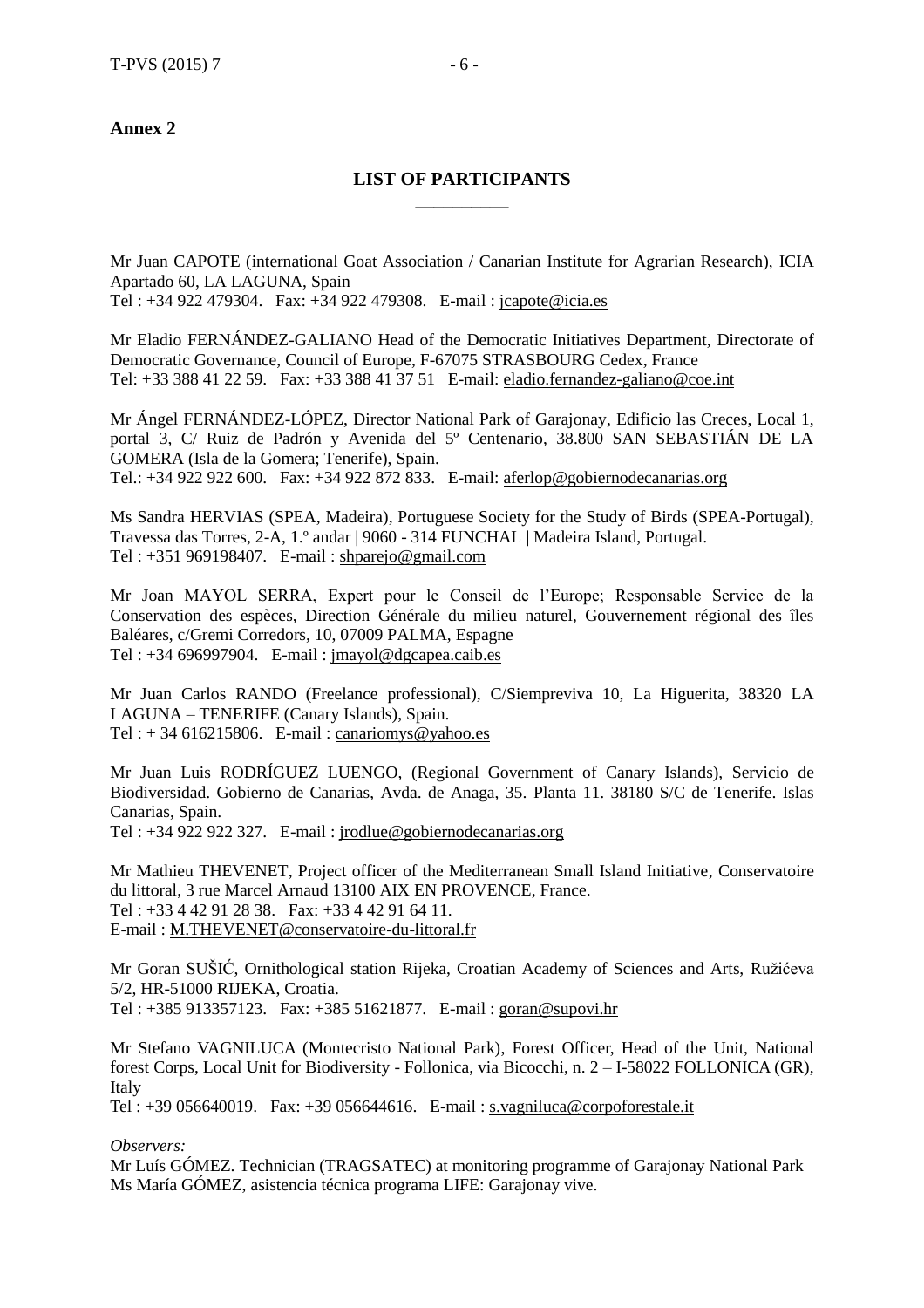## **SUMMARIES OF CONTRIBUTIONS**

#### **3.1 CHARTER ON CONSERVATION AND SUSTAINABLE USE OF BIOLOGICAL DIVERSITY IN EUROPEAN ISLANDS**

by Mr Eladio Fernández-Galiano, Council of Europe

In 2011 the Standing Committee to the Bern Convention adopted its recommendation No. 153 (2011) on the Charter on the Conservation and Sustainable Use of Biological Diversity on European Islands. The Charter had been prepared by a consultant and a working group. The Charter tried to implement in the territory of the Convention a Programme of Work on Island Biodiversity adopted by the Convention on Biological Diversity (CBD) in 2006.

The Charter had the following objectives: (i) improve Network conservation work on European islands; (ii) contribute positively to the island programme of work of the Convention on Biological Diversity by bringing the views, expertise and problems of European islands; (iii) assist Bern Convention governments on specific conservation issues of European islands; (iv) propose common guidelines and tools that may be used to improve conservation of European islands; (v) analyse threats to biodiversity that may present greater challenges on islands than on the continent; (vi) foster national conservation work on islands;

Whilst the principles and recommendations captured in the Charter could apply to most, if not all, islands worldwide, the Charter focused specifically on the marine islands of the European and Mediterranean states which are parties to the Bern Convention. The Charter applies to all forms of biological diversity in the terrestrial, marine, coastal and freshwater realms, unless specified.

The Charter was complemented by a separate plan of action detailing the corresponding recommendations and implementation means and measures.

The Standing Committee asked Contracting Parties to take note of the Charter on the Conservation and Sustainable Use of Biological Diversity on European Islands as a source of inspiration for their policies and practice, to promote its use also with sub-national and regional authorities and to devote special attention to island biological diversity in the implementation of their international obligations and also in the achievements of the 2020 targets adopted in the framework of the Convention of Biological Diversity;

The 13 points of the Charter are the following:

- 1. The biological diversity of European islands is an important part of Europe's natural heritage and warrants protection for both its intrinsic value and because the services it provides are a fundamental pillar of local socio-economic development
- 2. Renewed targeted efforts are needed to conserve and manage sustainably both species and natural habitats on European islands, especially those with the greatest and most threatened endemic biodiversity, but also noting the significant conservation potential of small uninhabited islands
- 3. The conversion, modification and disturbance of natural habitats continues to be a significant threat to biodiversity on many European islands, wherefore spatial planning should give biodiversity full consideration
- 4. Invasive alien species represent one of the leading threats to island biodiversity; invasive species must be prevented from arriving on islands, detected, eradicated or controlled and measures be put in place to identify and manage pathways to prevent their introduction and establishment, particularly in priority sites and to safeguard highly threatened species
- 5. Water resources on European islands should be managed so that negative impacts on freshwater biodiversity are minimised, especially in light of the growing impacts of climate change
- 6. The direct and indirect impacts of climate change on the especially vulnerable biodiversity and living natural resources on European islands require concerted preventive action, including measures enhancing their resilience and facilitating their adaptation.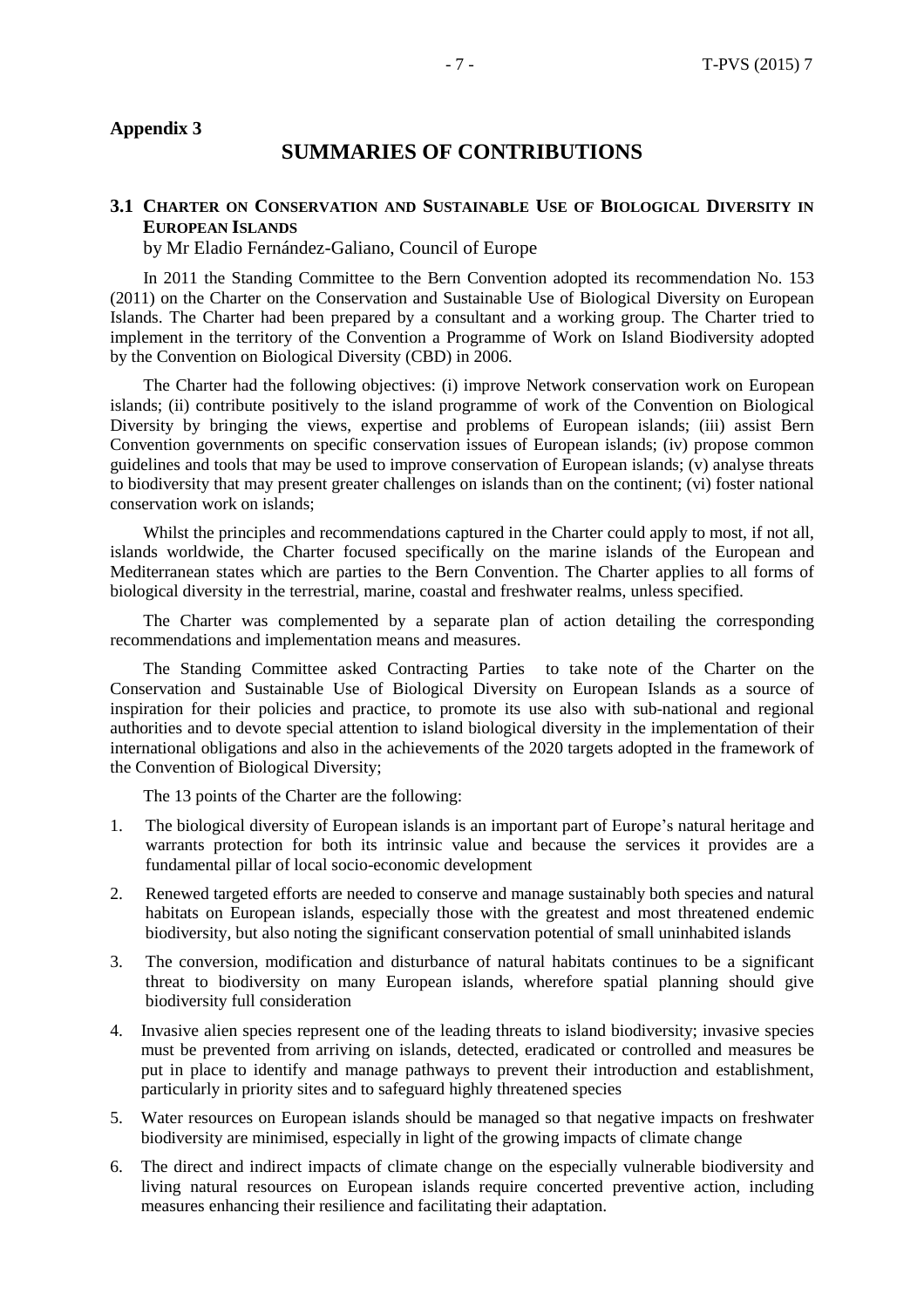- 7. On many European islands the intensification of agricultural, pastoral and silvicultural practices and the abandonment of traditional low-intensity farming may have major effects on island species and habitats.
- 8. Recognising that many European islands offer important opportunities for renewable energy generation, the potentially serious effects of some forms of renewable energy make it imperative that impact assessments fully consider potential effects on island biodiversity.
- 9. The management of waste presents a real challenge to many European islands and requires concerted action to prevent harmful long-term effects on biodiversity, ecosystems and the wider environment.
- 10. The situation and characteristics of islands require the development and application of speciallyadapted approaches and tools for problem analyses and response measures.
- 11. The knowledge and sharing of scientific data on the biodiversity and living natural resources of European islands, including on the threats they face and their conservation status, remain limited, and renewed efforts should be made to fill the priority gaps.
- 12. Biodiversity conservation and natural resource management on European islands require adequate financial means and institutional capacities, recognising that by affording greater means to islands, more may be achieved for biodiversity than by analogous investments in continental settings in Europe.
- 13. To achieve the conservation and sustainable use of biodiversity on European islands it is fundamental to enhance local awareness and ownership.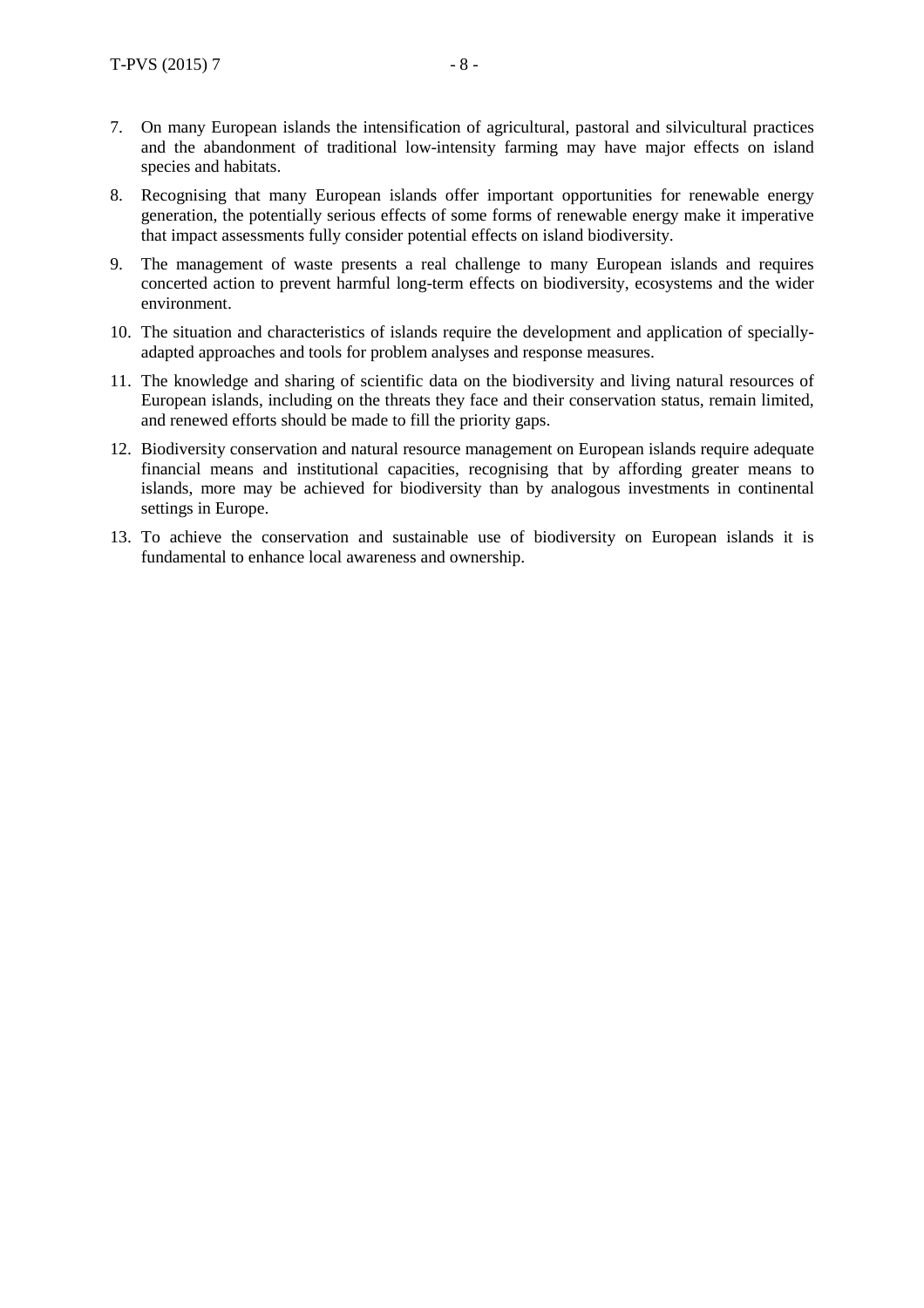#### **3.2 FERAL UNGULATES IN THE MEDITERRANEAN AND MACARONESIAN ISLANDS** by Mr Joan Mayol Serra

See document T-PVS/Inf (2015) 2

English :

[https://wcd.coe.int/ViewDoc.jsp?id=2311433&Site=&BackColorInternet=B9BDEE&BackColorIntran](https://wcd.coe.int/ViewDoc.jsp?id=2311433&Site=&BackColorInternet=B9BDEE&BackColorIntranet=FFCD4F&BackColorLogged=FFC679) [et=FFCD4F&BackColorLogged=FFC679](https://wcd.coe.int/ViewDoc.jsp?id=2311433&Site=&BackColorInternet=B9BDEE&BackColorIntranet=FFCD4F&BackColorLogged=FFC679)

French:

[https://wcd.coe.int/ViewDoc.jsp?id=2311421&Site=&BackColorInternet=B9BDEE&BackColorIntran](https://wcd.coe.int/ViewDoc.jsp?id=2311421&Site=&BackColorInternet=B9BDEE&BackColorIntranet=FFCD4F&BackColorLogged=FFC679) [et=FFCD4F&BackColorLogged=FFC679](https://wcd.coe.int/ViewDoc.jsp?id=2311421&Site=&BackColorInternet=B9BDEE&BackColorIntranet=FFCD4F&BackColorLogged=FFC679)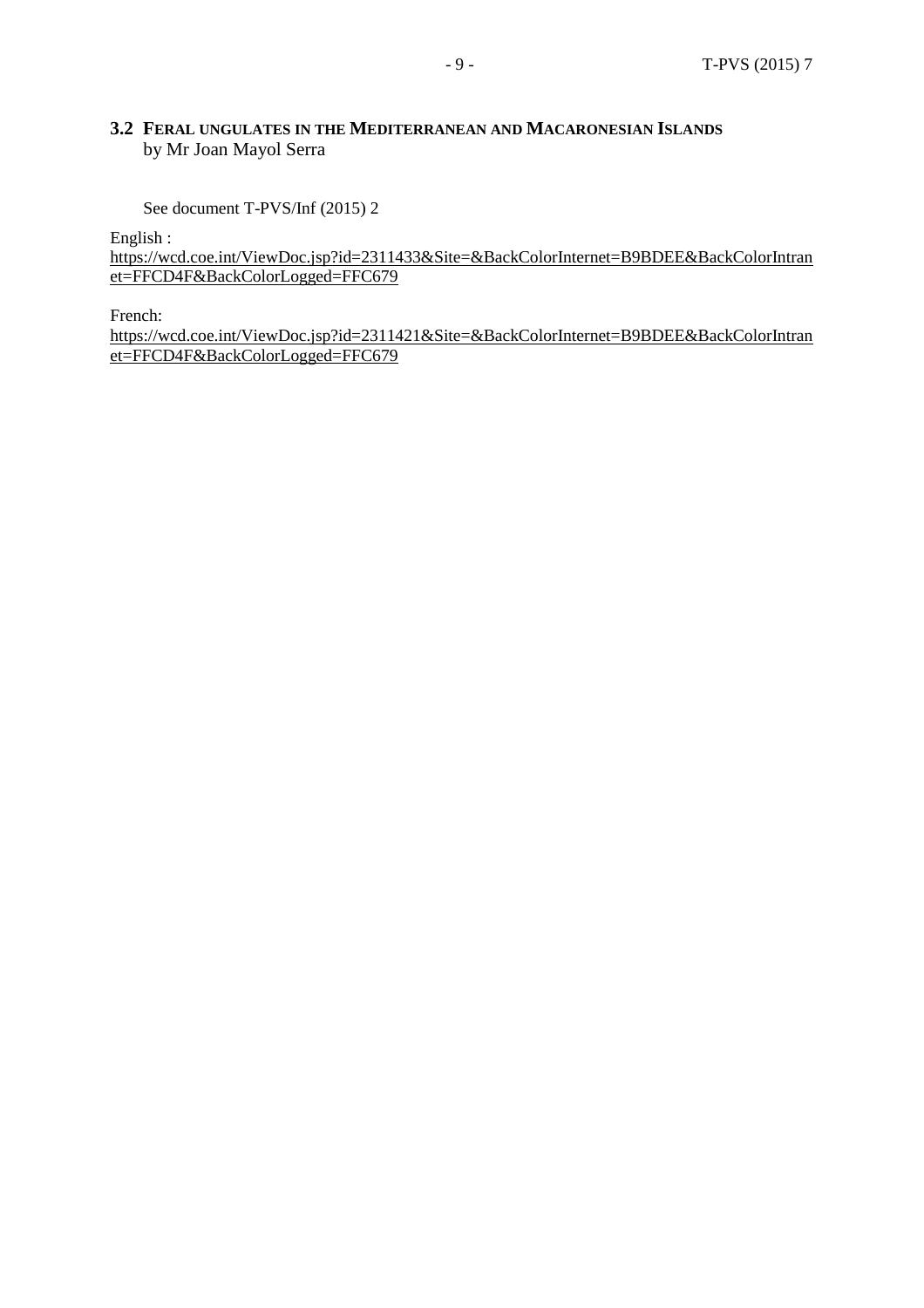The Canary Islands are a volcanic archipelago without native herbivores mammals. The endemic plants evolved in absence of ruminants, so lack defences against these alien mammals. The goats, sheep, pigs, dogs and mice were introduced into the islands by the aboriginal peoples around two millennia ago. From then -and until now- the goats remained as an important resource in the economy of all the islands. The number of goats in the Canary Islands is high, in 2008 there were 368.000 farm goats in the archipelago, 125.000 only in Fuerteventura (More than 75 goats/ $Km<sup>2</sup>$  in this island).

The goats are exploited mainly by two systems: intensive livestock (housed in enclosures) and semi-extensive livestock (goats spend a part of their time housed in enclosures for be milked and another part of the time free in the wild). In addition, on Fuerteventura an important number of goats live in the wild without any control ("*cabras de costa*"). One or two times by year are captured and marked by goatherds. Some of them are sacrificed for meat while the others are released again. This kind of exploitation (extensive) is an important popular tradition on the island.

Currently, the feral goats (without owners and without any exploitation) are present in all of the seven main islands. The strongest impacts on Natura 2000 network are those produced by extensive and feral goats (goats without any control). The negative effect of feral goat on native species of flora and fauna has been mentioned in 80 spaces of Natura 2000 in the Canary Islands (Lanzarote 8, Fuerteventura 10, Gran Canaria 16, Tenerife 16, La Gomera 15, La Palma 10 and El Hierro 5).

The ruminants are one of the biggest threats for 92 species of endangered native plants. 97% on these plants (89 species) are endemic of the archipelago, 82% (76 species) are endemic of only one island, and 22% (20 species) survive only with one population. In addition, the goats have been mentioned as a threat for 3 species of giant lizards, 1 grasshopper and 8 land snails endemic of the archipelago and 4 species of birds in zones of special conservation in the archipelago.

Some recommendations for management are: (i) to maintain the semi-extensive livestock outside of areas where there are critically endangered species sensitive to grazing; taking into account that a part of the semi-wild goats of Fuerteventura (those from the west of the island) show morphological and genetic differences from other breeds of Canary Islands, (ii) it is necessary to isolate areas, of low conservation interest, with fences or other devices to conserve this breed, out of these areas, the semiwild goats must be eradicated; (iii) install fences to protect the last populations of critically endangered species from feral goats; (iv) capture feral goats, in collaboration with local farmers ("*apañadas*"), to remove these animals from Natura 2000; (v) shots, periodically to keep the wild populations of goat in low numbers. All these actions need a careful planning and management for animal welfare issues to get a strong community support and avoid social opposition (mainly from groups of defence and liberation of animals).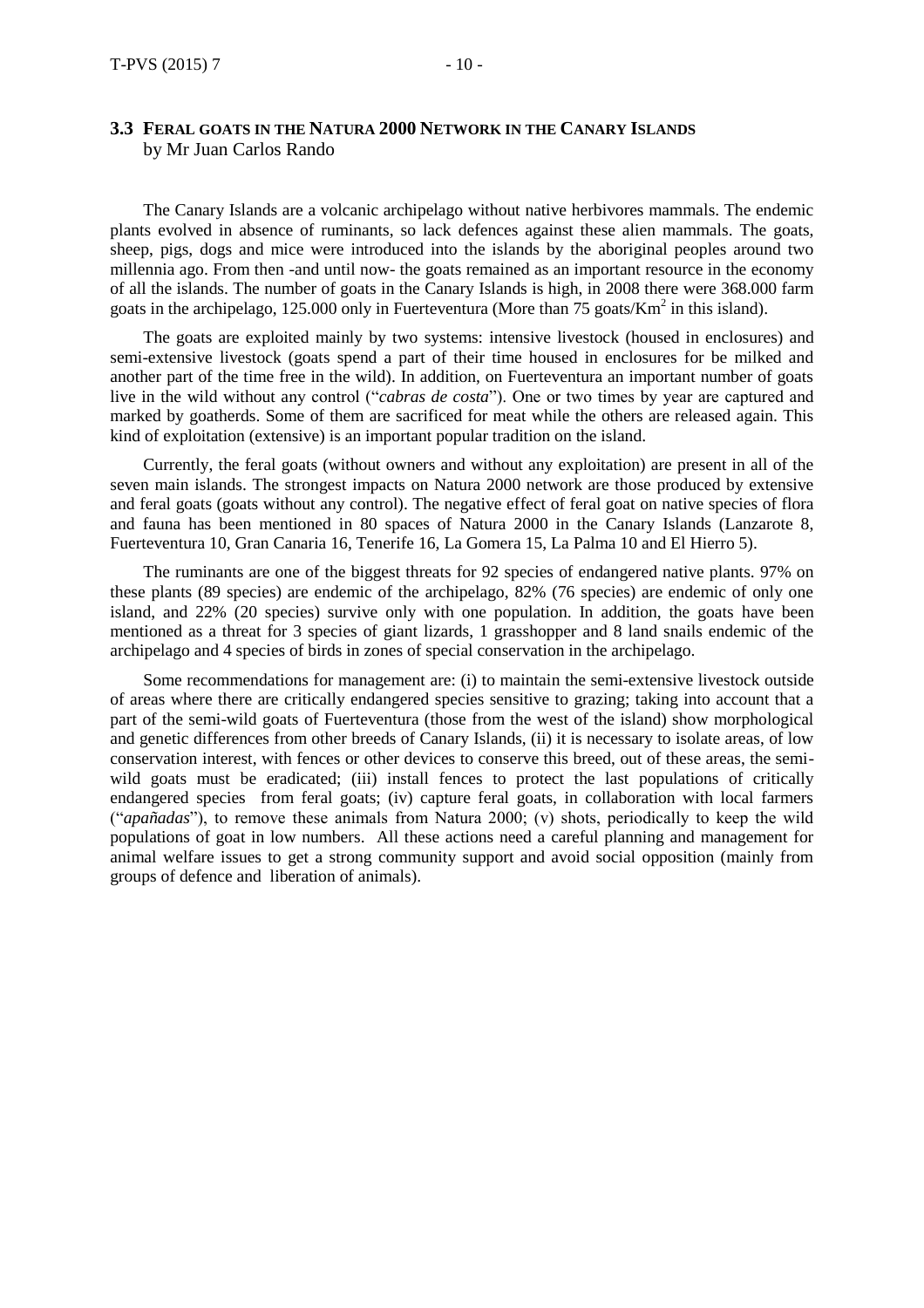#### **3.4 IMPACT OF INTRODUCED FERAL HERBIVORES ON THE NATIVE FLORA IN LA GOMERA (CANARY ISLANDS). PROGRESS OF CONTROL PROGRAMMES** by Mr Angel B. Fernández, Director Conservador P. N. Garajonay

La Gomera Island, one of the smallest islands of the Canaries, suffers a silent but very important impact in its native flora and vegetation by the effects of feral ungulates, mainly goats and sheep.

The island maintain an impressive variety of native habitats and endemic species of flora, such as sub-desertic euphorbia scrublands in the lower vegetation belt, extensive juniper (*juniperus turbinata*) and palm groves (*Phoenix canariensis*) in the medium belt and superb laurisilva forests (cloud evergreen forests) in the summits. The whole island is a Biosphere Reserve with more than 50% of the territory included in a protected area and with a significant part of the laurel forests protected by Garajonay National Park, a World Heritage Site by UNESCO.

In addition of this, La Gomera is the first Important Area for Conservation of Endangered Species of Flora in Spain, being the main threat factor the impact of feral ungulates. In the last 20 years the feral ungulates have increased almost out of control in many areas of the island except in the National Park, where a control program has been implemented by means of professional shooters. In spite of this, the problem continues in some of its peripheral areas because of the continuous arrival of new animals from outside, since in the rest of the island none control activities have been implemented until recently. Finally, in the last 2 years, the local government has initiated a control program in some of the protected areas, also by means of professional shooters. These control activities found some difficulties due to the hard critics of the opposition political parties as well as some groups of local hunters.

Although this impact is evident and many areas and populations of endangered species of flora have suffered a clear regression, some monitoring and research has being implemented in the National Park, concluding that an important part of the native flora has a very limited capacity to tolerate the impact of herbivores, that a side effect of the herbivores is that facilitate the expansion of invasive alien species and that the controls clearly contribute to the regeneration of native flora and vegetation.

In conclusion, a key management decision for the future conservation of native flora and vegetation in La Gomera Island is the strengthening and implementation of a permanent control program of feral ungulates for the whole island, prioritizing their elimination in the protected areas network. These measures should be supported and complemented with communication activities, directed to local population in order to create an understanding of the problem, and effective control on registration, identification and health control of livestock and ranch operations to avoid irregular or illegal herding, that is the main source and origin of the problems created by feral ungulates.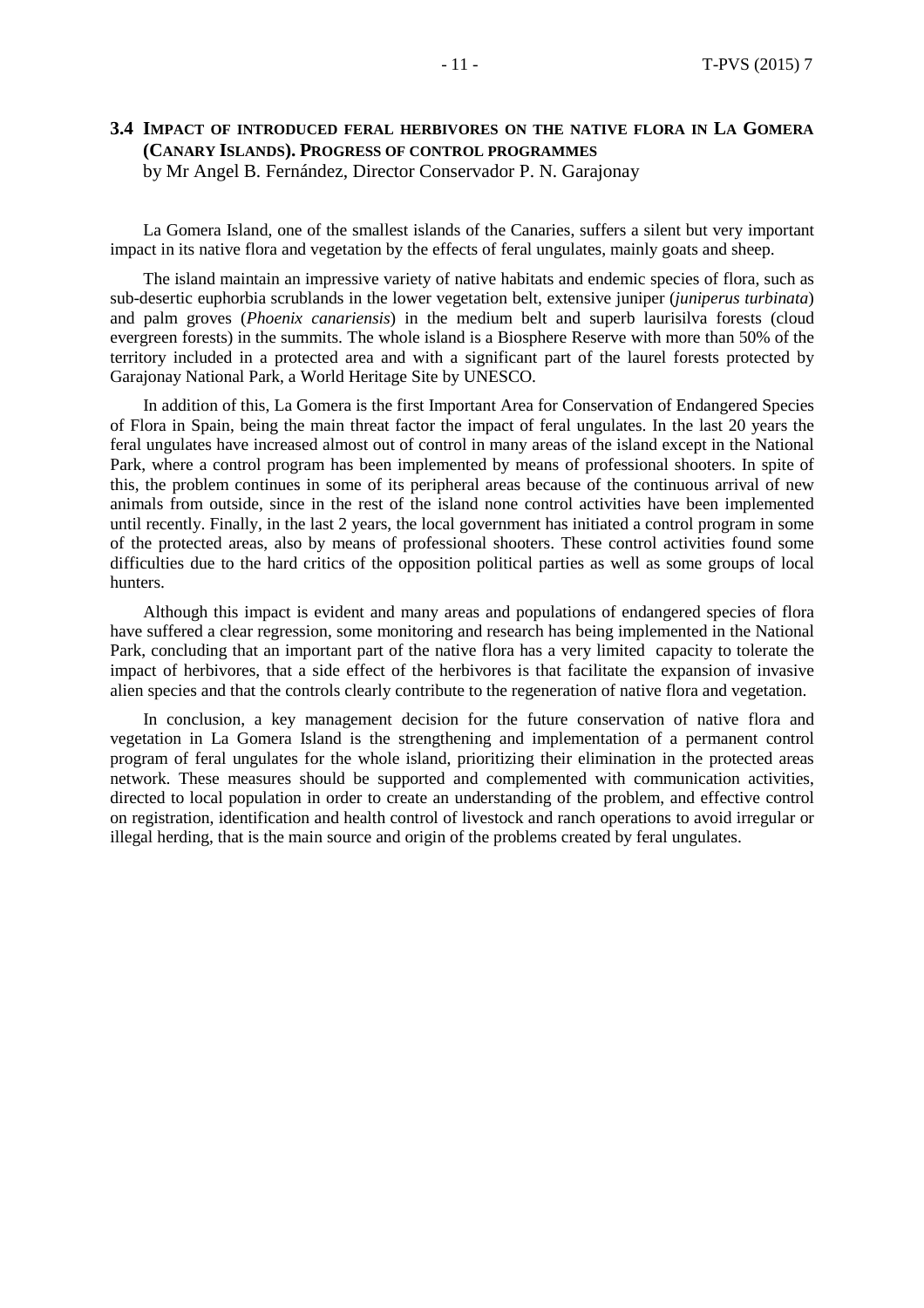#### **3.5 IMPACTS ON BIODIVERSITY BY FERAL GOATS AND OTHER INTRODUCED MAMMALS ON ADRIATIC ISLANDS OF CROATIA** by Mr Goran Sušić

There are several ungulates between game species, introduced to Adriatic islands in Croatia. Hunters introduced Fallow deer, spotted (Axis) deer, wild-boar, mouflon, roe deer, white-tailed deer and Barbary sheep to not less than 25 Adriatic islands (all of them inside NATURA 2000 Network, and several are inside 2 Nature and 3 National parks). Programs of eradication are intentionally not implemented by hunting associations, supported by politicians, despite the order by the Minister. Ungulate species and Wild-boars have huge negative impacts on the biodiversity and present a serious problem, but any scientific research about the level of their influence was never made.

The presence of such species is the main reason for the use of poison in nature on the islands, against predators (wild boar) and only poisoned victims are griffon vultures and golden eagles. Examples include the wild boar - whose populations in the islands in Kvarner Archipelago are out of control, thus inflicting losses to the economy and changing the natural island ecosystems. The most recent introduced ungulate species Barbary sheep - introduced to Hvar and Tijat, and possible some more islands as well as on mountains along the coast.

The number of feral goat on the island of Mljet (National Park) and Dugi otok (Telaščica Nature park) has increased exponentially and could led to an extinction crisis of the islands' rare plant species as well as dissemination of invasive plants like one of the most dangerous invasive plant species silver – leaved nightshade *(Solanum elaeagnifolium).* This plant was found on the island of Plavnik where Fallow deer and feral goat were introduced by hunters.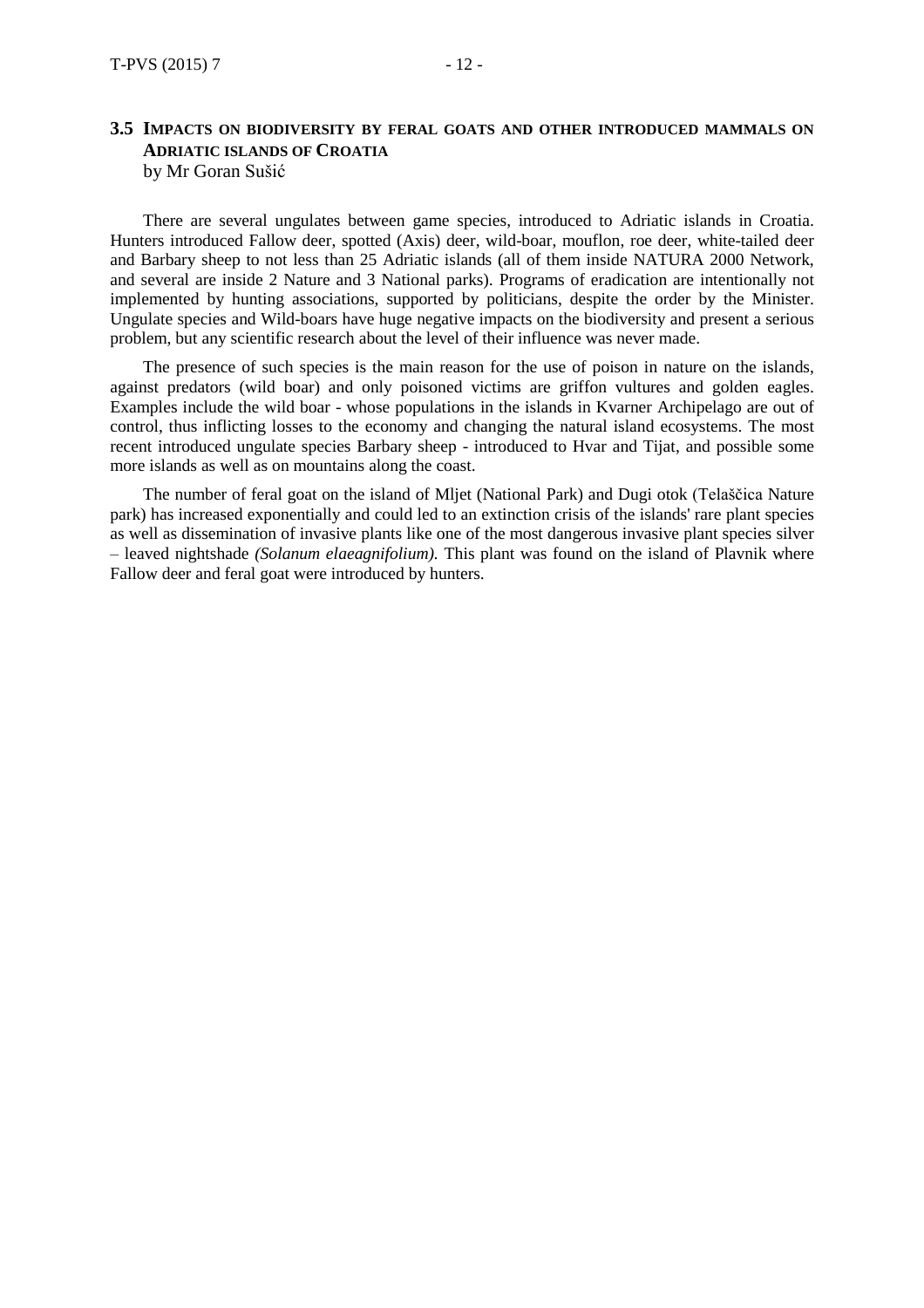#### **3.6 FERAL GOAT POPULATION IN MONTECRISTO NATURAL RESERVE (ITALY): CONSERVATION AND CONTROL**

By Mr. Stefano Vagniluca, Ms. Nicola Baccetti, Ms. Francesca Giannini, Ms. Camilla Gotti and Ms. Elisabetta Raganella

Montecristo is a rocky, almost desert island in the Northern Tyrrhenian. A Natural Reserve since 1971, it is included in the Natura 2000 network and is a part of the Tuscan Archipelago National Park It has been awarded with the European Diploma for Protected Areas in 1988

The island is quite a unique case of relatively large Mediterranean Island very far from the mainland, without significant human settlements, with severe public access restrictions and totally devoted to nature conservation since more than 40 years.

The goats that still live in the island of Montecristo (*Capra hircus Linnaeus 1758,* sensu *Giusti* 2005) form the only population that is living in a wild state in Italy since ancient times.

They were certainly introduced, although it is difficult to be sure of when it happened.

They are quite similar to the wild goat of Turkey and the Middle East (*Capra aegagrus* Erxleben, 1777), which suggests that their presence on the island dates back to the earlyest times of the domestication process, when the animal were quite similar to their wild progenitors. This period coincides with the introduction of the goats on Mediterranean islands, around the end of the  $9<sup>th</sup>$ millennium B.C.

However also a number of subsequent, probably small scale introductions of domestic goats during the ages are known.

A systematic annual survey of Montecristo goat population was set up only since 2003. Before we have a single datum collected in 1992, with the direct counts that showed an estimated amount of 770, it was assumed that the population was too large, comparing to the carrying capacity of the Island. In the 1992 – 1997 period some 500 individuals were culled by shooting

The observed following decreasing of size suggested that the population is not as reproductive as it was supposed to be, and that a different kind of approach was needed, to preserve the goat from extinction.

In 2010 the LIFE Project "Montecristo 2010" was started. The main target alien species to eradicate were black rat and the tree of heaven. Some important interventions were implemented to preserve the goat population from risk of severe damage during the black rat eradication.

As the black rat eradication was performed by spreading baits containing rodenticide with a helicopter carried tool, even the goats could eat a certain amounts of baits, and so they ran the concrete risk of poisoning.

A large group of 42 goats were transferred in a previously built 25 hectares enclosure, to have a sufficient number of founders in case the population should suffer, unexpectedly, serious consequences from the rat eradication.

Before releasing, several months later, the goats have been marked with ear tag, and 13 of them were also equipped with VHF/GPS radio collars that recorded their position every 5 hours. Additionally 5 individuals (2 males and 3 females) were transferred to the Bioparco Zoo in Rome for *ex situ* conservation, and for divulgating the project to a larger audience.

Monitoring of goat populations was implemented and the results showed a significant decrease of the population size after the bait distribution, but a following increase had been recorded in 2014.

The on-going Life Project RESTO CON LIFE started in 2014 and has the main objective of island naturalization. It includes concrete actions for goat population management as it is considered an important entity to preserve, but also a thread for species and habitat.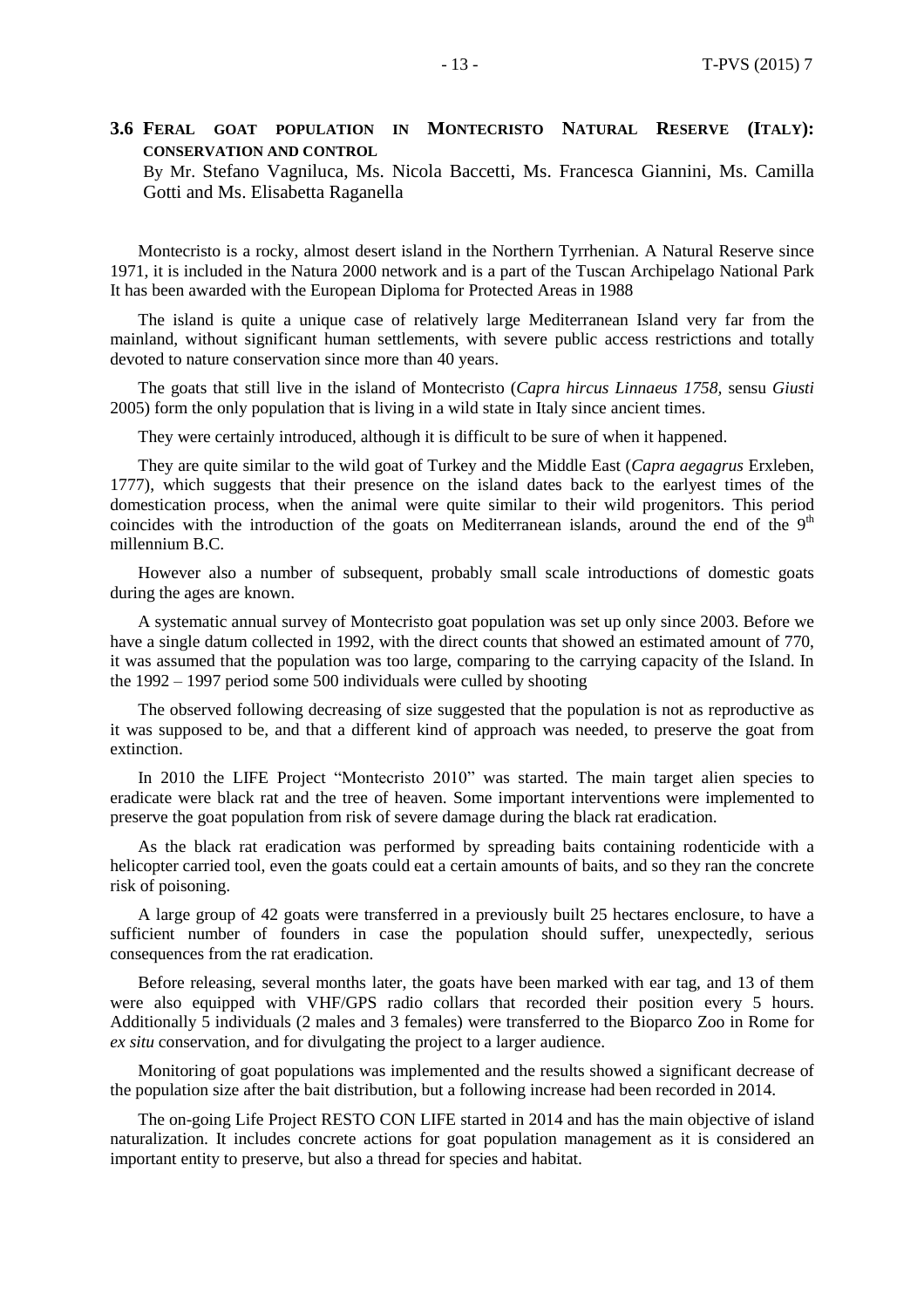The foreseen actions are:

- 1. Drawing up a management plan for Montecristo goats
- 2. Exclusion fencing
- 3. Carrying out *ex situ* conservation of the specie

A balance between goat preservation and the maintenance of a favourable conservation status for Montecristo habitats needs to be achieved. This will neither be easy nor cheap.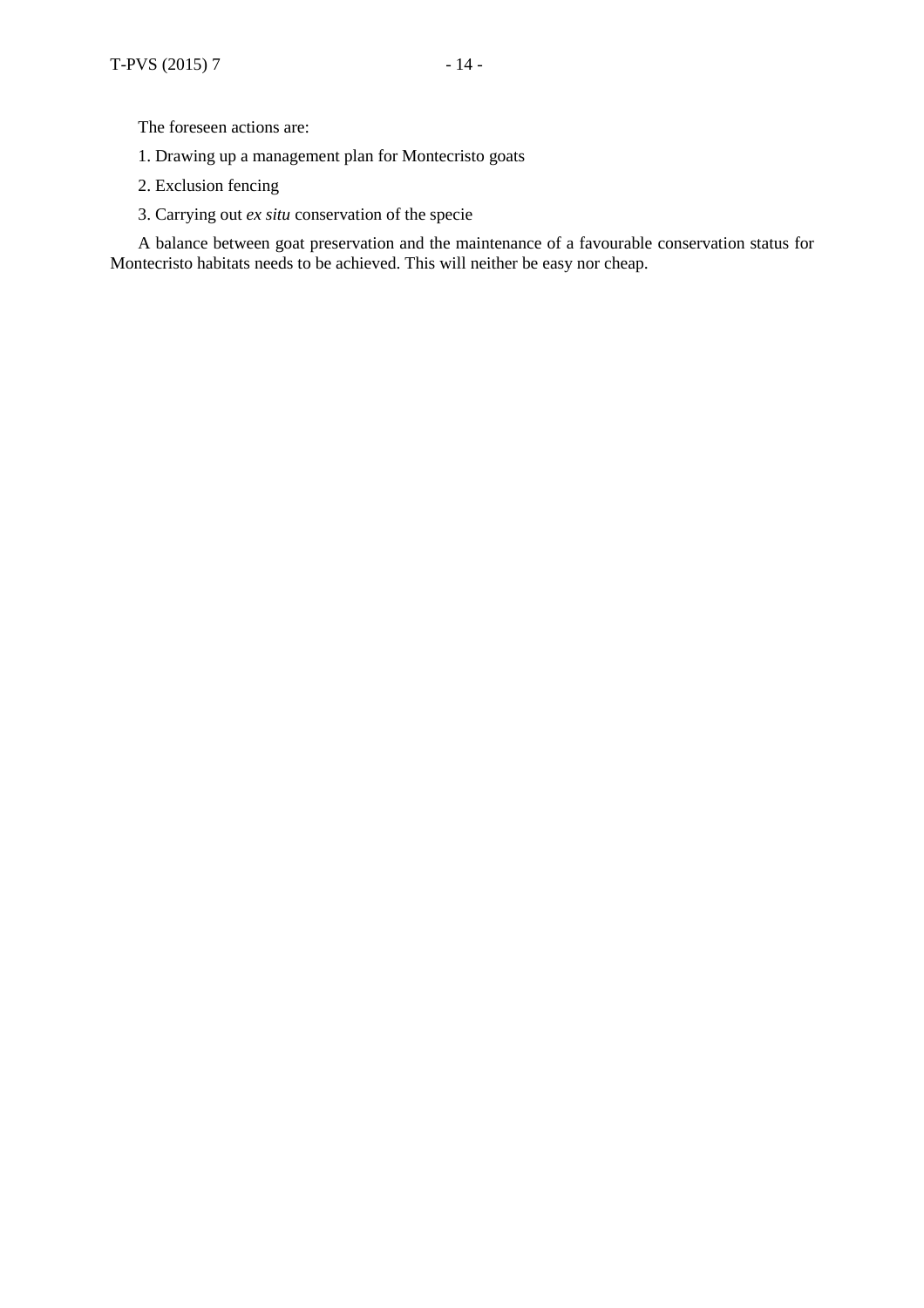#### **3.7 BIOLOGICAL INVASION ON MEDITERRANEAN SMALL ISLANDS, THE CASE OF MAMMAL AND UNGULATES, AN EXAMPLE OF CONTRIBUTION AT REGIONAL SCALE;** By Mr Mathieu THEVENET and Mr Fabrice BERNARD

#### **PIM Initiative, an example of network strategy on invasive species at Mediterranean scale**

The International department of the French Coastal Agency 'Conservatoire du littoral' has been working for 10 years on insular territories through the Mediterranean Small Island Initiative. Aimed at improving the management of these natural sites of less than 1000 Ha, this organization is working in the first place on the field involving at the same time national institutions, universities and associations of Mediterranean countries.

Invasive species being one of the most important challenges on islands conservation, PIM Initiative, in its active networking, is carrying out diagnostic studies, support on eradication campaigns on territories such as

- $\triangleright$  the black rat eradication of Zembretta in 2009, which has resulted in a drastic increase of Yelkouan Shearwater breeding population on this islet<sup>[1]</sup>
- The participation at black rat eradication of Bagaud Islet in support of the National Park of Port-Cros in France
- Diagnostics on Invasive mammals study on Zembra, Kuriat and Galite archipelago, Tunisia. Habibas archipelago, Algeria; Sazani Islands, Albania; Essaouira, Morocco; Rouveau island and Presqu'ile de Giens islets, France; Comino, Malta, Islet of Kerkennah.
- *Carpobrotus* eradication on Rouveau Islands

All these experiences need to be shared to allow the implementing of similar actions by other manager of the Mediterranean. Therefore the PIM Initiative is coordinating a trainee program to permit transfer of experience, in every campaign cited. The scientific Committee of PIM Initiative grouping together experts from all Mediterranean countries permit to identify target site were such activities need to be implemented and the correct methodology to follow.

Based on this model of action, it should be interesting to spread this way of proceeding to also tackle the Ungulate issues on small Islands: build up an efficient working group, identify the target sites, find funds providers, and quickly start to carry out pilot actions on the field involving other islands manager of the 3 typology of actors outlined above, in order to permit horizontal experience transfer to other Mediterranean and Macaronesian sites.

Different ways of providing such a regional networking support are possible: a new dedicated network about ungulate, a new Macaronesian network about small islands or an increased in thematic and geography of the Mediterranean network of small island? All the figures have to be evaluated...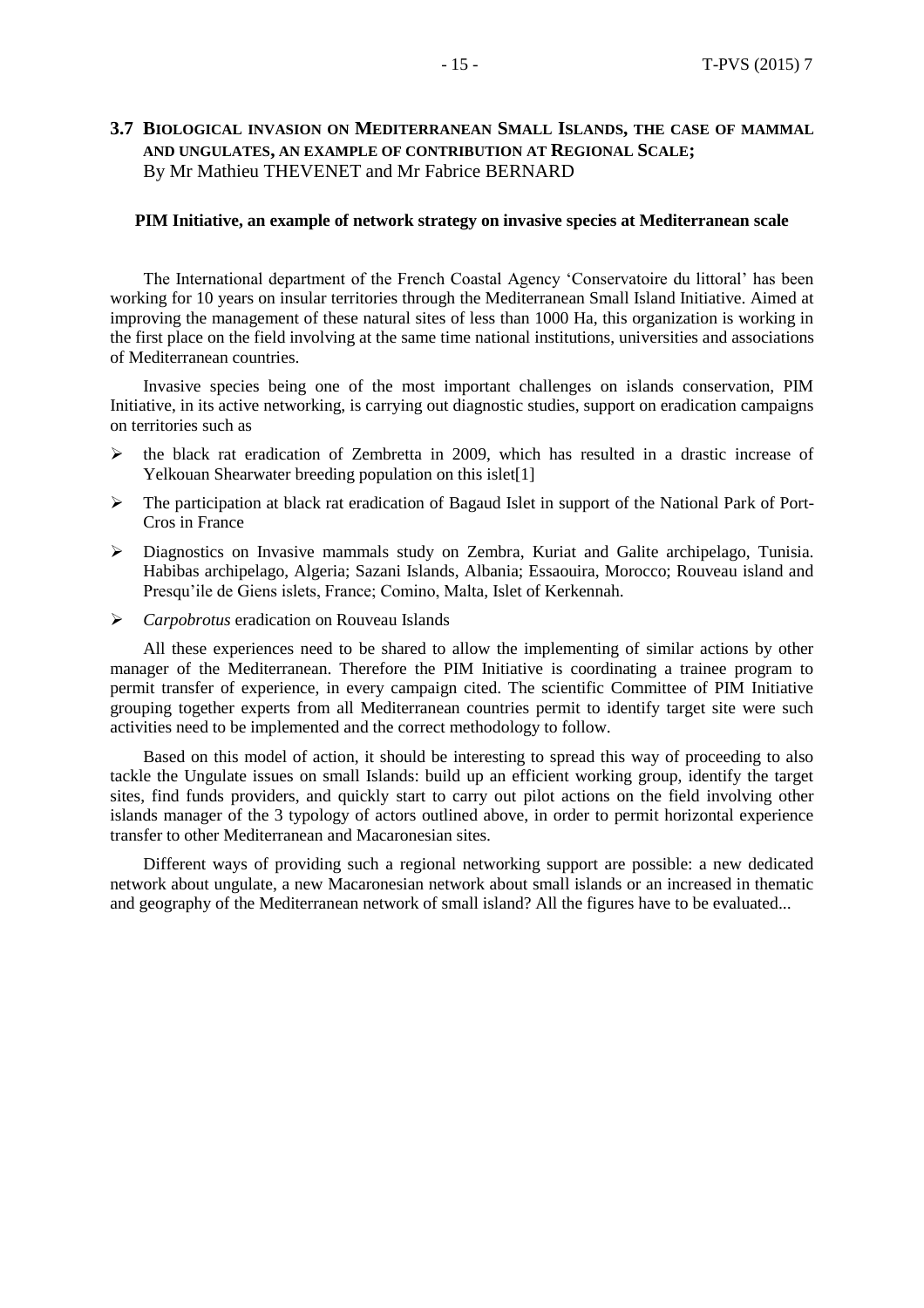Nowadays, most islands are invaded by more than one alien mammal species. The eradication is often the preferred strategy for the removal of exotic species on islands, but before attempting eradication, knowledge of the influence of each alien mammal and their trophic interactions on prey population is required. Moreover, when those islands are inhabited by humans and domestic animals there are challenges associated with eradication campaigns and hence, detailed analyses of the social, cultural, and economic costs and benefits of eradication are required to increase the probability of local communities supporting the eradication campaign.

Corvo Island (the Azores, North Atlantic Ocean) has an extraordinary list of seabird species, some of them categorized as vulnerable by the IUCN. Seabird populations have declined dramatically due mainly to the reduction of habitat and predation by cats and rodents. Moreover, there is evidence that introduced goats and sheep feed on indigenous plant species, which today represent the larger unique patches of natural vegetation, and the soil erosion reduces the habitat where burrow-nesting seabirds build their nests.

In order to preserve seabird populations in the island of Corvo we aimed two objectives: (1) to investigate the feasibility of performing an eradication of the alien mammal species, and (2) to know the trophic interaction between rodents and cats to find out whether the eradication of only one species would benefit seabird breeding success.

According to the small size of Corvo Island (17km²) and the densities of alien mammal species, their eradication is likely to be technically feasible. However, because there are socio-political factors impeding the success of eradication, some actions are needed to overcome risks to attempt mammal eradication on Corvo. Seabird species have one of the lowest breeding success on Corvo among all available studies on these species, therefore it is recommended to take action to avoid a drastic reduction of seabird breeding populations in the near future. The removal of only the main predator of seabirds (cats) couldn't benefit seabird breeding success, because the potential expansion of rodents may lead to a negative cascading effect on seabirds.

An iterative approach conducting eradication campaigns on inhabited islands and involving local communities, that starts with small islands and communities and builds on those experiences before planning eradications on larger islands with larger communities, may be the most efficient way to build global expertise in mammal eradications on inhabited islands.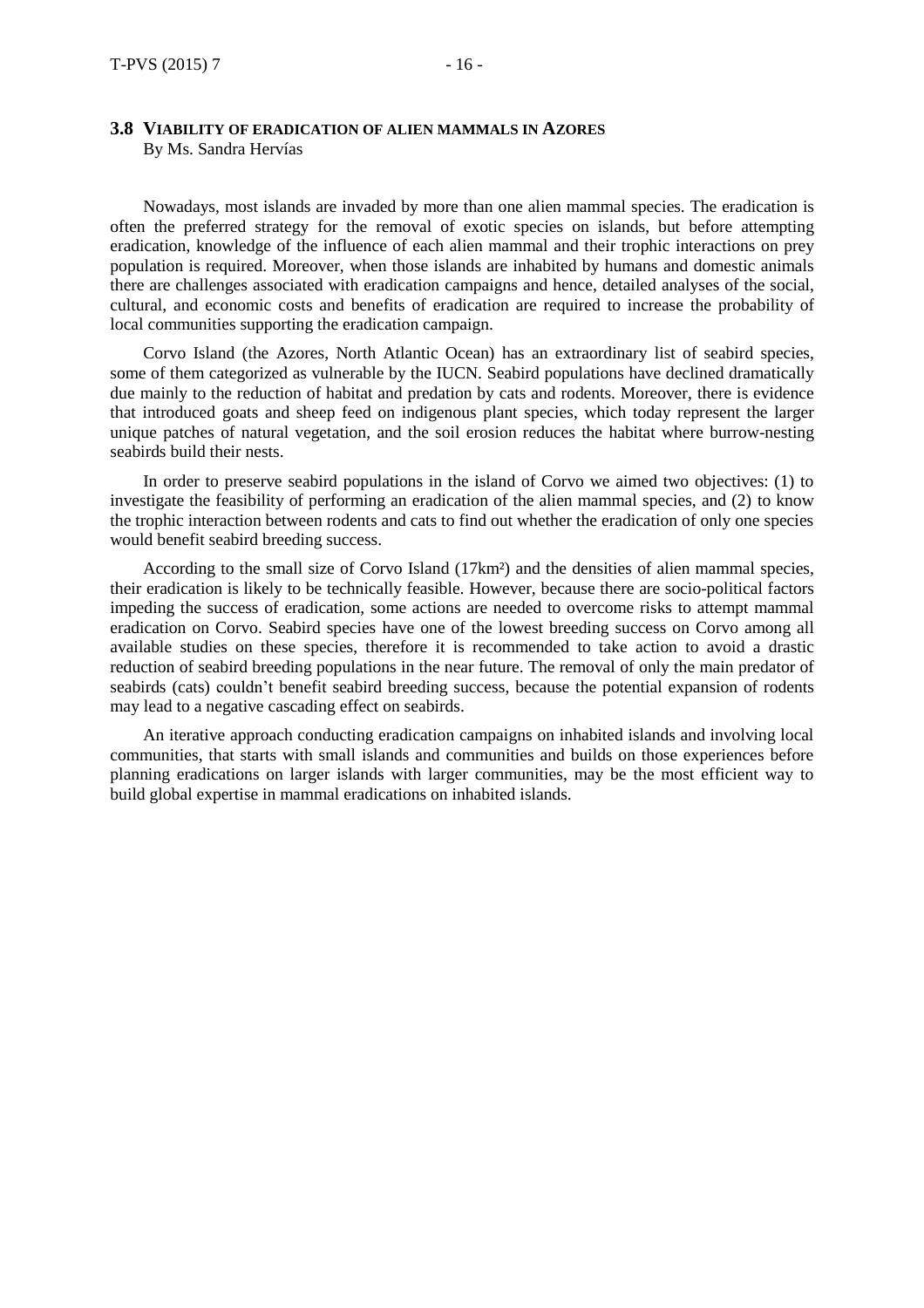#### **3.9 STRATEGY FOR INVASIVE ALIEN SPECIES IN THE CANARY ISLANDS.**

By Mr. Juan Luis Rodríguez Luengo

According to the List of Wild Species of the Canary Islands 2009, the islands are host to 14,254 species of land animals, plants and fungi. Of these, 3,857 (27%) are endemic to the Canaries. From the conservation point of view, 380 are included in the Canary Islands Catalogue of Protected Species or in the List of Wild Species under Special Protection.

Feral goats and sheep, along with wild mouflon, Barbary sheep (aoudad) and rabbits are among the major threats to certain habitats and numerous species of endangered animals and plants.

According to the official statistics of the Canary Islands Government, 416,764 goats and sheep appear in the 2012 census of livestock facilities widely distributed throughout the archipelago, except for national parks, natural parks and reserves. While the number of feral goats and sheep on each island is unknown, in recent years the scientific community has been warning us about their impact on endangered habitats and species of flora and fauna.

According to the Royal Decree 630/2013, August 2nd, regulating the Spanish Catalogue of Invasive Alien Species, feral goats and sheep are considered "invasive alien species". This means that the competent authorities should adopt measures for the management, monitoring and possible eradication of these species.

According to the Decree 42/2003, 6th July, regulating hunting in the Canary Islands, goats and sheep cannot be considered as hunting species, but licensed hunters may participate in control operations promoted by the competent authorities.

Other legal instruments available to control livestock farming are the regulations on animal health and welfare, each island's territorial plans that regulate livestock, and legal instruments for the management of protected natural areas.

As a result of the studies commissioned by the Department of the Environment of the Canary Islands Government during 2014, we learned that:

- In at least 80 of the 196 areas included in the Canaries Natura 2000 network, introduced ungulates adversely affect animal and plant species: in 8 on Lanzarote, Fuerteventura 10, Gran Canaria 16, Tenerife 16, La Gomera 15, La Palma 10 and El Hierro 5.
- There are 92 species of vascular plants with serious conservation problems for which these ungulates are one of their main threats.
- Goats adversely affect 16 animal species: 4 birds, 3 giant lizards, one grasshopper and 8 snails, in 18 areas included in the Natura 2000 network within the Canaries.

To address this situation, some of the island councils ("cabildos") have taken steps to control or eradicate these species, sometimes with funding from the LIFE financial instrument of the European Union. However a coordinated response is required by the different authorities involved (local, insular and regional), to prevent feralization and control or eradicate established populations.

What actions should we carry out in the future?

- 1. Control or eradication of feral ungulates. Priority: areas with threatened species.
- 2. Promote the herding plans for each island.
- 3. Establish clear guidelines on goat and sheep herding in protected areas and include them progressively in the 'master' plans.
- 4. Strict application of the legislation on registration and identification of animals.
- 5. Improve inter-administrative coordination.

Juan Luis Rodríguez Luengo Dirección General de Protección de la Naturaleza Gobierno de Canarias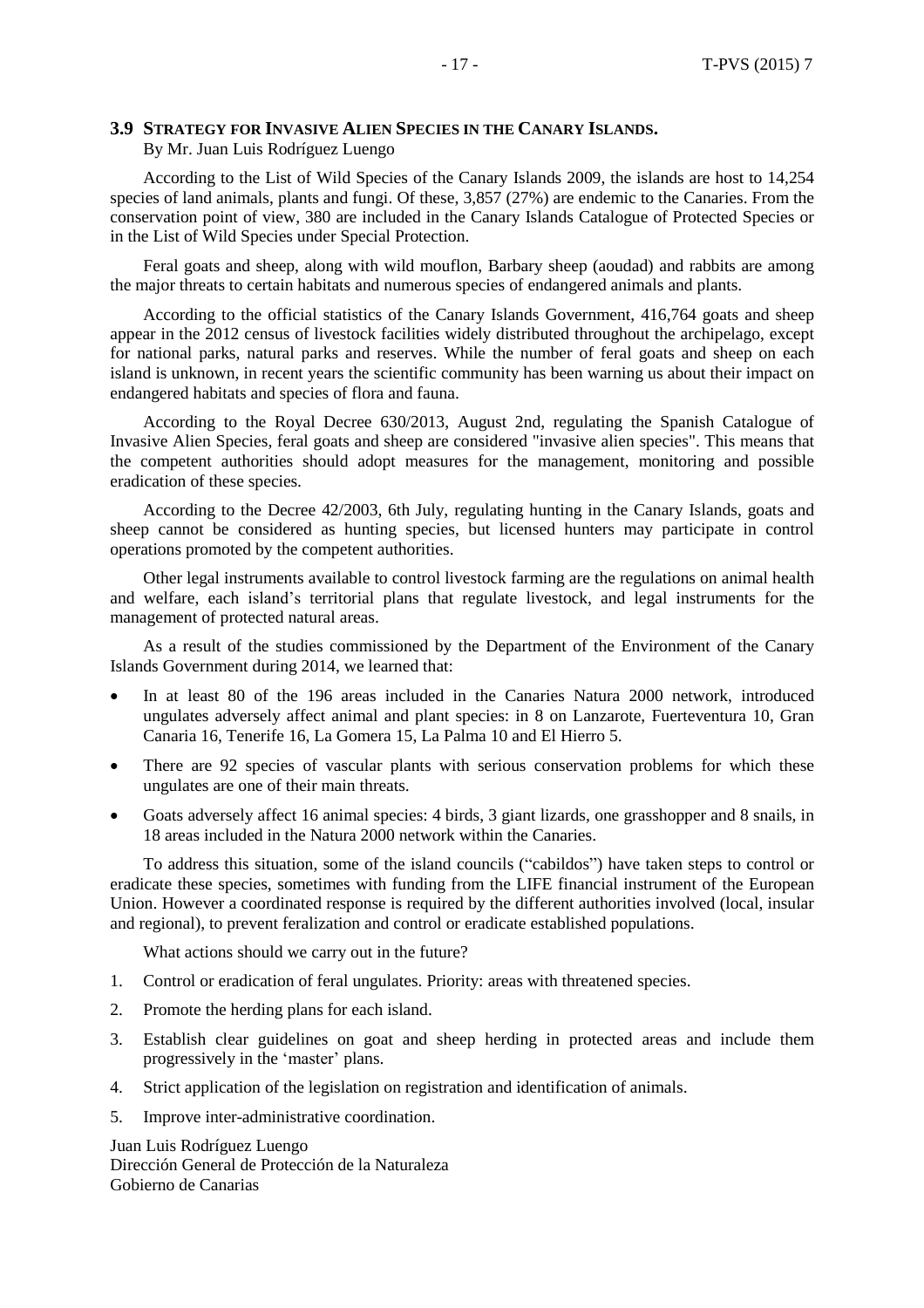**Annex 4**

COUNCIL OF EUROPE



Convention on the Conservation

of European Wildlife and Natural Habitats

#### **Draft Recommendation No. ... (2015) of the Standing Committee, adopted on 4 December 2015, on the control of feral ungulates in islands of the Mediterranean and Macaronesian Regions**

The Standing Committee to the Convention on the Conservation of European Wildlife and Natural Habitats, acting under the terms of Article 14 of the Convention,

Having regard to the aims of the Convention to conserve wild flora and fauna and their natural habitats, especially endangered and vulnerable species, including endangered and vulnerable migratory species;

Recalling that under Article 11, paragraph 2.b of the Convention, each Contracting Party undertakes to strictly control the introduction of non-native species;

Recalling its Recommendation No. 99 (2003) on the European Strategy on Invasive Alien Species;

Recalling its Recommendation No. 128 (2007) on the European Charter on Hunting and Biodiversity;

Recalling Decision VI/23 of the  $6<sup>th</sup>$  Conference of the Parties of the Convention on Biological Diversity, on alien species that threaten ecosystems, habitats or species, and the definitions used in that text;

Recalling that the 10<sup>th</sup> Conference of the Parties of the Convention on Biological Diversity adopted the Strategic Plan for Biodiversity 2011-2020 with its 20 headline Aichi targets for 2020, in particular Target 9 devoted to invasive alien species (IAS): "By 2020, invasive alien species and pathways are identified and prioritised, priority species are controlled or eradicated, and measures are in place to manage pathways to prevent their introduction and establishment";

Having in mind the EU Biodiversity Strategy to 2020, endorsed by the Council of the European Union in June 2011, and in particular its Target 5, calling on Member States to combat IAS so that by 2020 IAS and their pathways are identified and prioritised, priority species are controlled or eradicated, and pathways are managed to prevent the introduction and establishment of new IAS;

Recalling its Recommendation No. 91 (2002) on Invasive Alien Species that threaten biological diversity in islands and geographically and evolutionary isolated ecosystems;

Recalling its Recommendation No. 153 (2011) on the Charter on the Conservation and Sustainable Use of Biological Diversity on European Islands;

Welcoming the EU Regulation 1143/2014 on invasive alien species and looking forward to its full implementation by Member States;

Noting that feral ungulates may have very serious negative effects on the rich biological diversity of islands of the Mediterranean and Macaronesian Regions;

Conscious that Mediterranean and Macaronesian islands have a very high rate of endemic species protected by Appendices I and II of the Convention;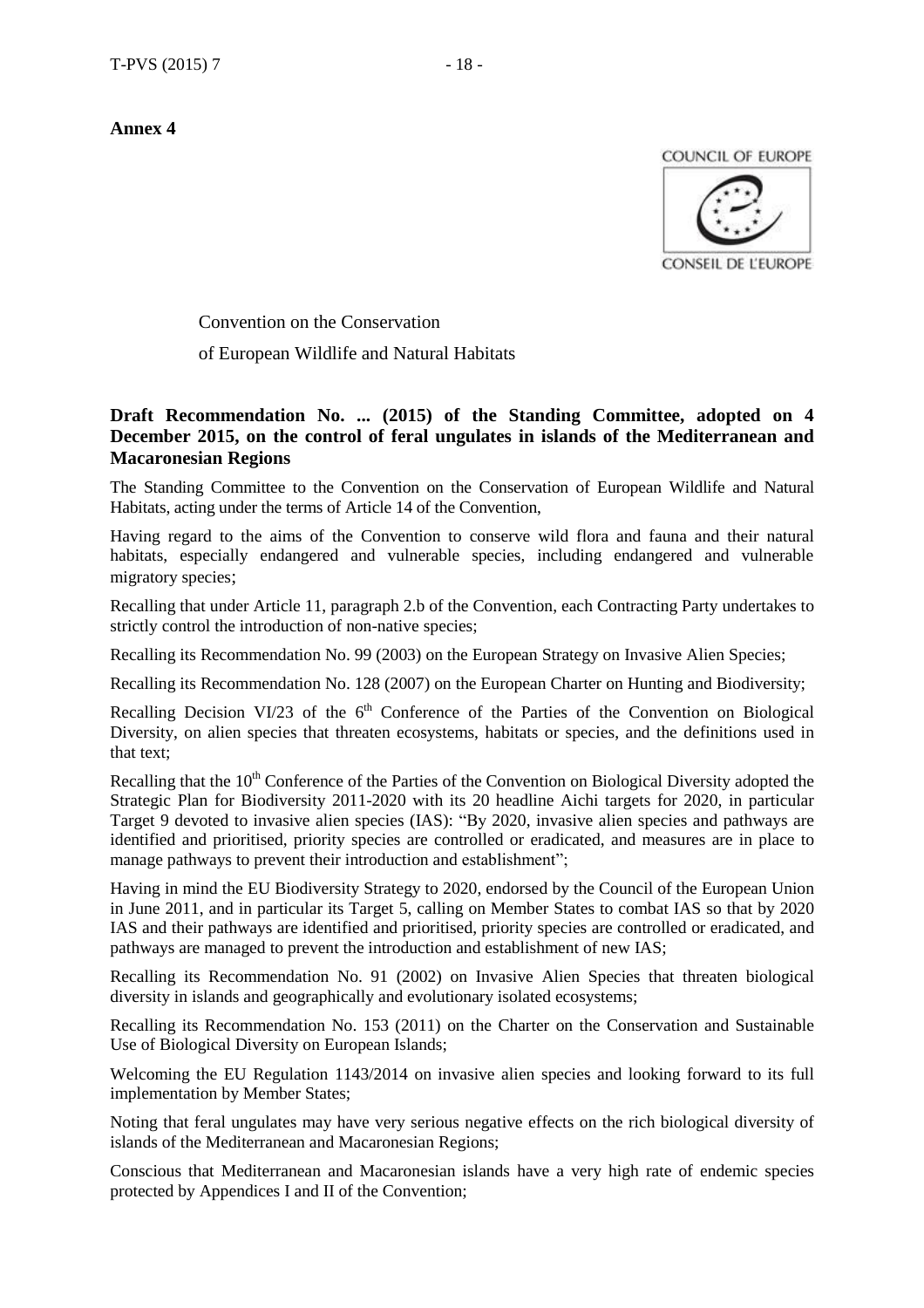Referring to the report "Feral ungulates in the Mediterranean and Macaronesian islands" by Mr Joan Mayol [document T-PVS/Inf (2015) 2],

Using the term "feral ungulates" for non-native ungulates in a wild state after escape from captivity or as a result of intentional introduction;

Recommends that concerned Contracting Parties:

- 1. Clarify, where needed, the legal status of feral ungulates, both those that are the result of ancient introduction on islands and those that result of recent abandonment from livestock owners or accidental escape;
- 2. Consider, as a general rule, feral ungulates as invasive alien species having possible negative effects on island native biodiversity;
- 3. For ancient introductions that may have conservation or historical interest, manage those populations of non-native ungulates in a way that minimises their impact on native biodiversity, avoiding as appropriate giving them a conservation status as protected species;
- 4. Reverse, as far as possible, recent introductions of feral or wild ungulates into islands in the Mediterranean and Macaronesian Regions, particularly in those where they are having a serious negative impact on native biodiversity;
- 5. Promote in Mediterranean and Macaronesian islands a stricter enforcement of legislation on registration, identification and health control of ungulates so as to avoid irregular or illegal herding in natural areas;
- 6. Avoid subsidies and incentives for free-ranging herds in Mediterranean and Macaronesian islands that may result in a substantial increase of feral ungulates;
- 7. When controlling feral ungulates in Mediterranean and Macaronesian islands, prioritise their elimination from small uninhabited islands, protected areas and their buffer zones;
- 8. Include, where relevant, control of feral ungulates in Mediterranean and Macaronesian islands in management plans of Natura 2000 and Emerald Network sites; wherever control or eradication of feral ungulates is not feasible consider fencing as a tool to protect native biodiversity from the negative effects of those animals;
- 9. Consult hunters and the herding community when preparing eradication or control plans for feral ungulates in Mediterranean and Macaronesian islands so that support and cooperation measures to be implemented are, as far as possible, agreed;
- 10. Favour, when eradicating or controlling feral ungulates, the engagement of professionals with the help of voluntary hunters, avoiding that hunters are left as only actors of controls, as many past experiences have shown they might have an incentive in making control activities take many years or become permanent;
- 11. Collect appropriate information on feral ungulates in Mediterranean and Macaronesian islands, particularly in small uninhabited islands, in protected areas and for ancient introductions;
- 12. Promote research on the effects of feral ungulates on native species and also on the interaction of different invasive alien species on native species, as the removal of one alien species only may affect the populations of other alien species;
- 13. Promote awareness with local communities on the negative effects on biodiversity, landscape and the economy of feral ungulates involving as far as possible different actors so as to get community support for removal of animals;
- 14. Promote the active participation of Macaronesian and Mediterranean islands in an efficient international network of island managers, in order to i) share lessons learned on past initiatives and ii) to be granted access to a series of internationally recognized standards, guidelines and recommendations addressing natural resources management and specifically for feral ungulate management . According to its future development and implementation, promote participation in the "Small Sustainable Islands" ecolabel initiative and corresponding network.